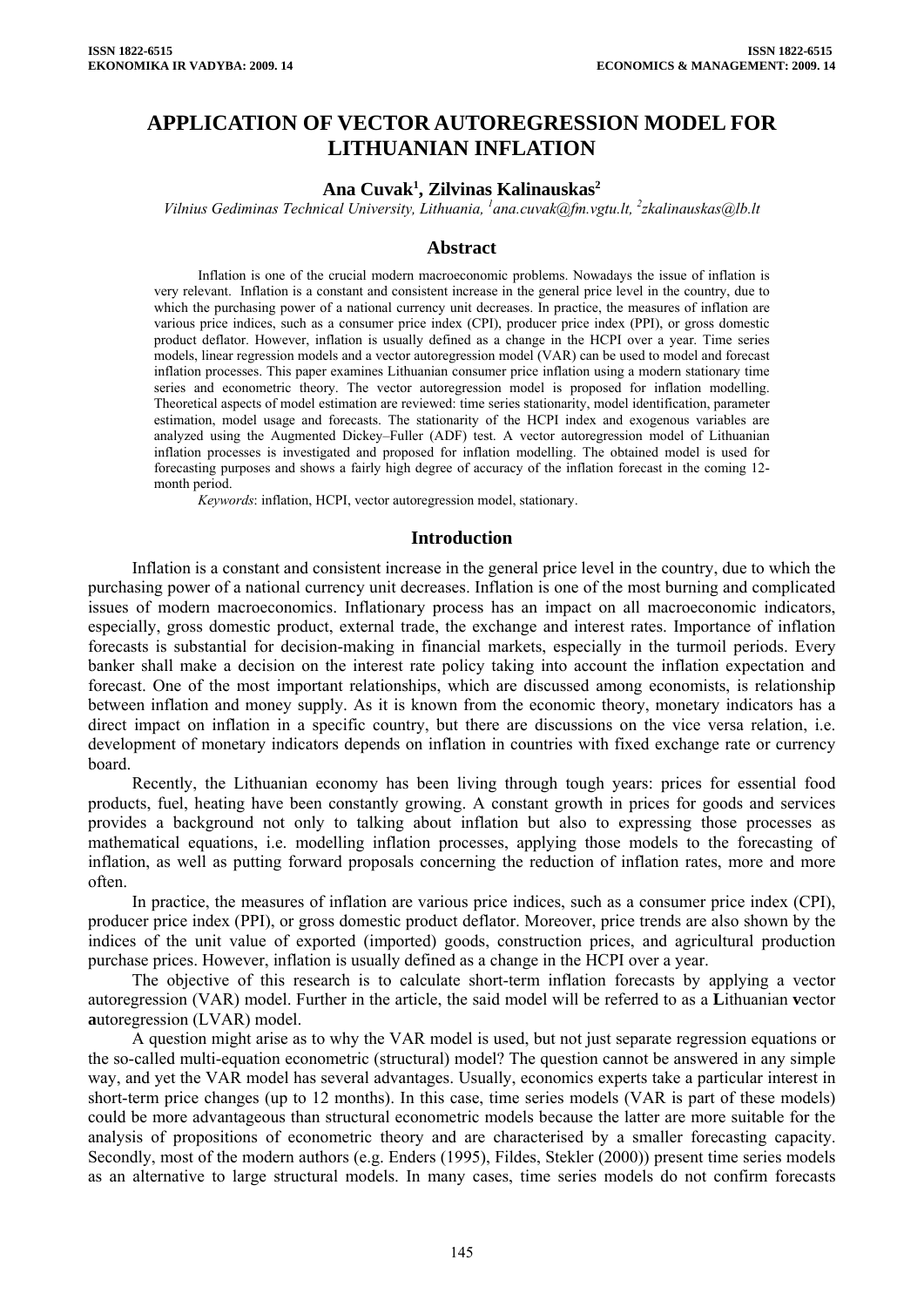calculated based on structural econometric models. The latter models are designed according to economic theory, while to the estimates of their parameters various restrictions are applied. The main restriction is the so-called elimination restriction, which means that the variable, which does not explain the forecasted behaviour of the indicator from the economic point of view, must be removed from the model, even if it is statistically significant in the model. It was Sims (1980) who started criticising structural models. He stated that when forecasts of trends in an economic indicator are made, it is the striving for the accuracy of the forecast (i.e. obtaining the mean square errors of the forecast which would be as small as possible) that should be considered as the main objective, but not just the following of postulates of economic theory. The elimination restriction was the factor that made mathematicians and economist look for an alternative to structural econometric models in order to more precisely forecast changes in an economic indicator and avoid the impact of the elimination restriction on results. Enders (1995), Fritzer et al. (2002), Lutkepol (2001), Lutkepol (2003) and many other authors suggest that for the calculation of forecasts of economic indicators VAR models should be applied because all variables in these models are endogenous, and, therefore, not a single variable may be removed when explanations for the behaviour of other variables are offered. For the forecasting of economic indicators two types of VAR models may be applied: simple, or unrestricted, VAR models and models with certain restrictions on exogenous indicators present in them, or restricted VAR models.

#### **Description of the model**

For the modelling and forecasting of Lithuanian inflation, the HCPI is used. The Department of Statistics to the Government of the Republic of Lithuania publishes the said index broken down into 12, 38 and 93 groups of goods and services. In the present work, the indices of 12 groups of goods and services of the HCPI are modelled, which are denoted as follows:  $V(1)$  – the HCPI of food products and non-alcoholic beverages, *V(2)* – the HCPI of alcoholic beverages and tobacco products, *V(3)* – the HCPI of clothing and footwear, *V(4)* – the HCPI of housing, water, electricity, gas and other fuels, *V(5)* – the HCPI of furnishings, household equipment and routine maintenance, *V(6)* – the HCPI of health care, *V(7)* – the HCPI of transport,  $V(8)$  – the HCPI of communications,  $V(9)$  – the HCPI of recreation and culture,  $V(10)$  – the HCPI of education, *V(11)* – the HCPI of hotels, cafes and restaurants, *V(12)* – the HCPI of miscellaneous goods and services.

At first, a simple VAR model is designed (for further information, see Hamilton (1994), Enders (1995), Greene (2002)):

$$
A(L)V_t = E_b \ t = 1, \ 2, ..., \ T,
$$
 (1)

where:  $V_t$  – a 12 × 1 vector of endogenous indicators (HCPI groups of goods and services),  $E_t$  – a 12 × 1 vector of random errors, which may be mutually correlated, but may not be serially correlated*, A(L)* – polynomial matrix of the lag operator of *Lp* series:

$$
A(L) = I - A_1 L - A_2 L^2 - \dots - A_p L^p,
$$
 (2)

where  $A_s - 12 \times 12$  matrixes of parameters  $(s = 1, 2, ..., p)$ . In case of the Lithuanian HCPI, a VAR model LVAR(4) with four months lags ( $p = 1, 2, 3, 4$ ) was analysed. Then the equation of the HCPI of the *i*th group of goods and services would look as follows:

$$
V_t(i) = \sum_{i=1}^{12} \sum_{j=1}^{4} a_{i,j} V_{t-j}(i) + c(i) + e_t(i), \quad t = 1, 2, ..., T,
$$
 (3)

(In this case, *j* may be left unchanged; however, it would be better to replace it with *p* because above in the article the number of lags was denoted in such a manner.) where:  $c - a$  constant term (a constant),  $a_{ij}$ elements (parameters) of matrix *A*. Indices *i* and *j*, respectively, denote groups of goods and services (from 1 to 12) and the number of lags (from 1 to 4). Lithuania is a small country with an open economy. Therefore, the price level within the country depends not only on internal factors but also on economic changes in the external environment. In this work, world oil price (in LTL per barrel), denoted *p\_oil*, was selected as a factor reflecting the external environment (exogenous indicator). As model (1) is complemented by vector *X* of exogenous indicators, a new LVAR(4) model is obtained:

$$
A(L)V_t = GX_t + E_t, \t t = 1, 2, ..., T,
$$
 (4)

where:  $G - a 12 \times 12$  matrix of unknown parameters.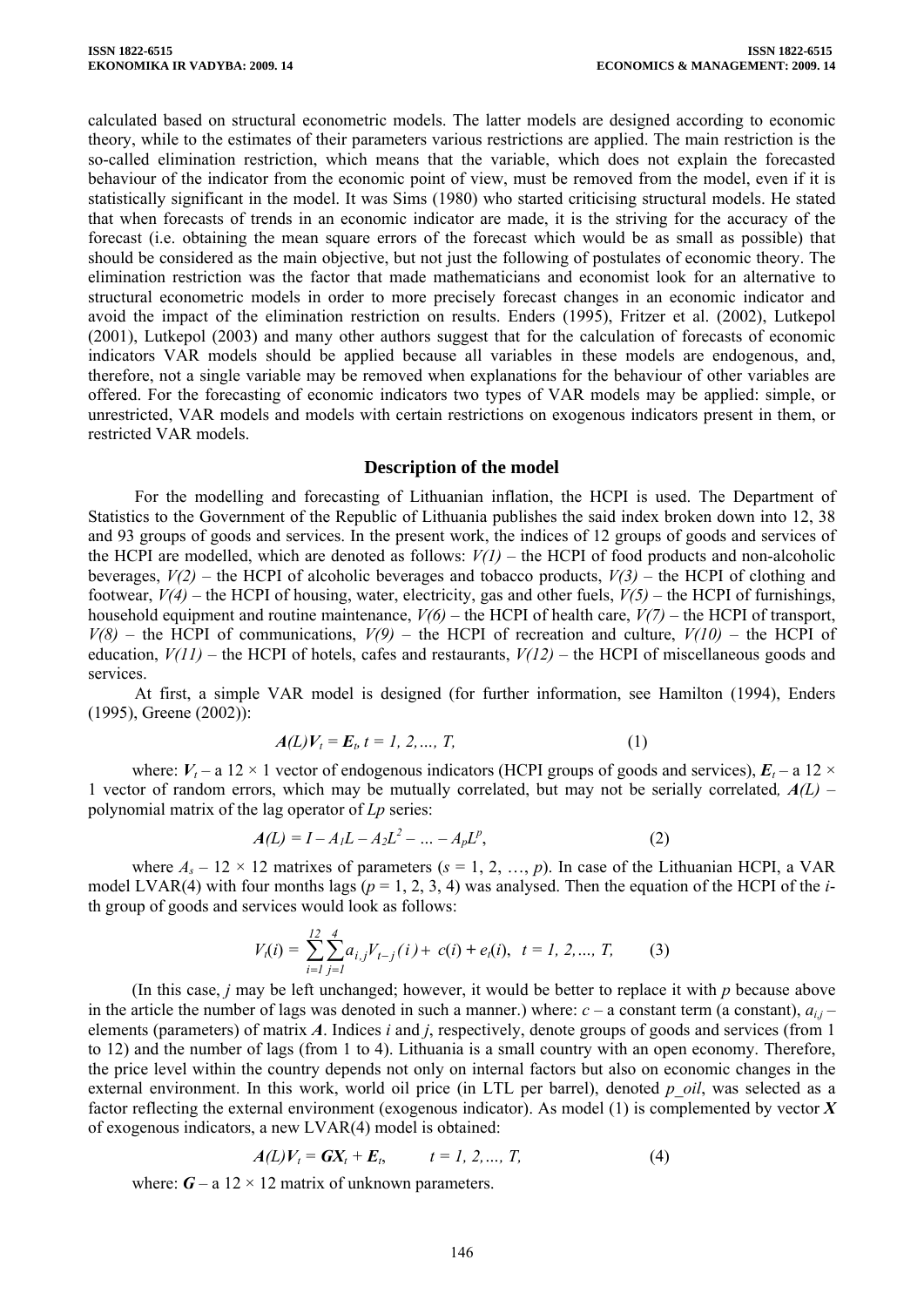## **LVAR(4) model estimation**

The number of parameters estimated in the full model is 636. After stationarity tests had been carried out, it was figured out that from around January 2002 processes satisfy the conditions of stationarity. Therefore, the size of the sample of data used for parameter estimation made 143 observations (January 2002–December 2007). For the calculation of parameter estimates, a least squares method was used. The significance of parameter estimates is checked based on the Student's t-statistics. The value of a t-statistic is increasing by 0.3 in the interval [0.3; 2.1], i.e. the indicators the t-statistic of whose parameter estimates is lower than 2.1 are removed from equations. After each cycle, the values of insignificant coefficients are set equal to 0. Vector autoregression models are applied to the modelling of stationary time series. Therefore, the stationarity of all 12 HCPI groups was checked. For the checking of the stationarity of time series, an augmented Dickey–Fuller (ADF) test was used. Moreover, a deterministic factor (a constant) was included in the specification of the test equation because the actual process generating the observations is unknown. Time series of these groups may be considered to be stationary from January 2002 because t-statistics are lower than critical values (the critical value of a 1% significance level equals  $-3.5111$ ,  $5% -2.8967$ ,  $10% -$ –2.5853). The test results are provided in the table below.

| <b>Variable</b> | Deterministic part | t-statistic of the<br>parameter y |
|-----------------|--------------------|-----------------------------------|
|                 | constant $\alpha$  | $-5.2481$                         |
| 2               | $-$ " $-$          | $-7.1823$                         |
| V <sub>3</sub>  | $-$ " $-$          | $-5.5534$                         |
| V(4`            | $-$ " $-$          | $-6.4036$                         |
| V(5)            | $-$ " $-$          | $-9.2022$                         |
| V(6)            | $-$ " $-$          | $-5.9940$                         |
|                 | $-$ " $-$          | $-8.6571$                         |
| V(8)            | $-$ " $-$          | $-9.4433$                         |
| 70)             | $-$ " $-$          | $-5.9123$                         |
| $10^{\circ}$    | $-$ " $-$          | $-8.0569$                         |
|                 | $-$ " $-$          | $-6.0166$                         |
|                 | $ \cdot$ $-$       | $-6.2848$                         |

**Table 1.** ADF unit root test results for the time series of 12 HCPI groups (January 2002–December 2007)

Further in the article in the table 2, the equations of all 12 HCPI groups with numerical values of parameter estimates and their significance levels (in parenthesis), i.e. the probability that the value of a parameter estimator will be equal to 0, are provided. Relative coefficients of determination ( $\overline{R}^2$ ), Durbin– Watson (DW) statistics, showing autocorrelation of errors, are also provided in the table.

**Table 2.** LVAR(4) model estimated equations of all 12 HCPI groups

| <b>HCPI</b> group equation                                                                                                             |      | DW   |
|----------------------------------------------------------------------------------------------------------------------------------------|------|------|
| $V(I) = 0.273 \cdot V_{t-1}(1) - 0.408 \cdot V_{t-4}(1) - 0.430 \cdot V_{t-3}(2) - 0.114 \cdot V_{t-3}(3) + 0.280 \cdot V_{t-3}(4) +$  | 0.59 | 1.82 |
| $(0.000)$ $(0.000)$ $(0.001)$ $(0.000)$ $(0.001)$                                                                                      |      |      |
| $+$ 0.807 $V_{t,4}(5)$ + 0.302 $V_{t,1}(10)$ + 0.295 $V_{t,2}(12)$ - 0.021 $p$ oil <sub>t-2</sub>                                      |      |      |
| $(0.000)$ $(0.001)$ $(0.000)$ $(0.001)$                                                                                                |      |      |
| $V(2) = 0.855 \cdot V_{t-3}(6) + 0.069 \cdot V_{t-2}(8) + 0.109 \cdot V_{t-3}(8) + 0.601 \cdot V_{t-3}(9) - 0.030 \cdot p$ oil_3       | 0.81 | 1.54 |
| $(0.000)$ $(0.000)$ $(0.000)$ $(0.000)$ $(0.000)$<br>(0.002)                                                                           |      |      |
| $V(3) = -0.774 \cdot V_{1,2}(1) - 0.687 \cdot V_{1,2}(2) + 1.107 \cdot V_{1,4}(2) + 0.300 \cdot V_{1,1}(3) - 0.539 \cdot V_{1,2}(3) -$ | 0.84 | 1.73 |
| $(0.000)$ $(0.032)$ $(0.000)$ $(0.000)$ $(0.000)$ $(0.000)$                                                                            |      |      |
| $-0.450V_{t.4}(3) +0.453V_{t.3}(4) -0.629V_{t.4}(4) +0.919V_{t.4}(6) -0.241V_{t.3}(7) +$                                               |      |      |
| $(0.001)$ $(0.000)$ $(0.001)$ $(0.002)$ $(0.020)$                                                                                      |      |      |
| + 1.090 $V_{t-2}(9)$ + 0.444 $V_{t-4}(12)$                                                                                             |      |      |
| $(0.000)$ $(0.001)$                                                                                                                    |      |      |
| $V(4) = 0.272 \cdot V_{t-1}(1) + 0.090 \cdot V_{t-4}(3) + 0.577 \cdot V_{t-3}(5) - 0.213 \cdot V_{t-1}(6) - 0.3987 \cdot V_{t-2}(6) +$ | 0.57 | 2.12 |
| $(0.000)$ $(0.000)$ $(0.000)$ $(0.000)$ $(0.000)$<br>(0.005)                                                                           |      |      |
| $+$ 0.382 $\cdot V_{t-3}(6)$ + 0.703 $\cdot V_{t-3}(11)$ - 0.409 $\cdot V_{t-3}(12)$                                                   |      |      |
| (0.000)<br>(0.012)<br>(0.001)                                                                                                          |      |      |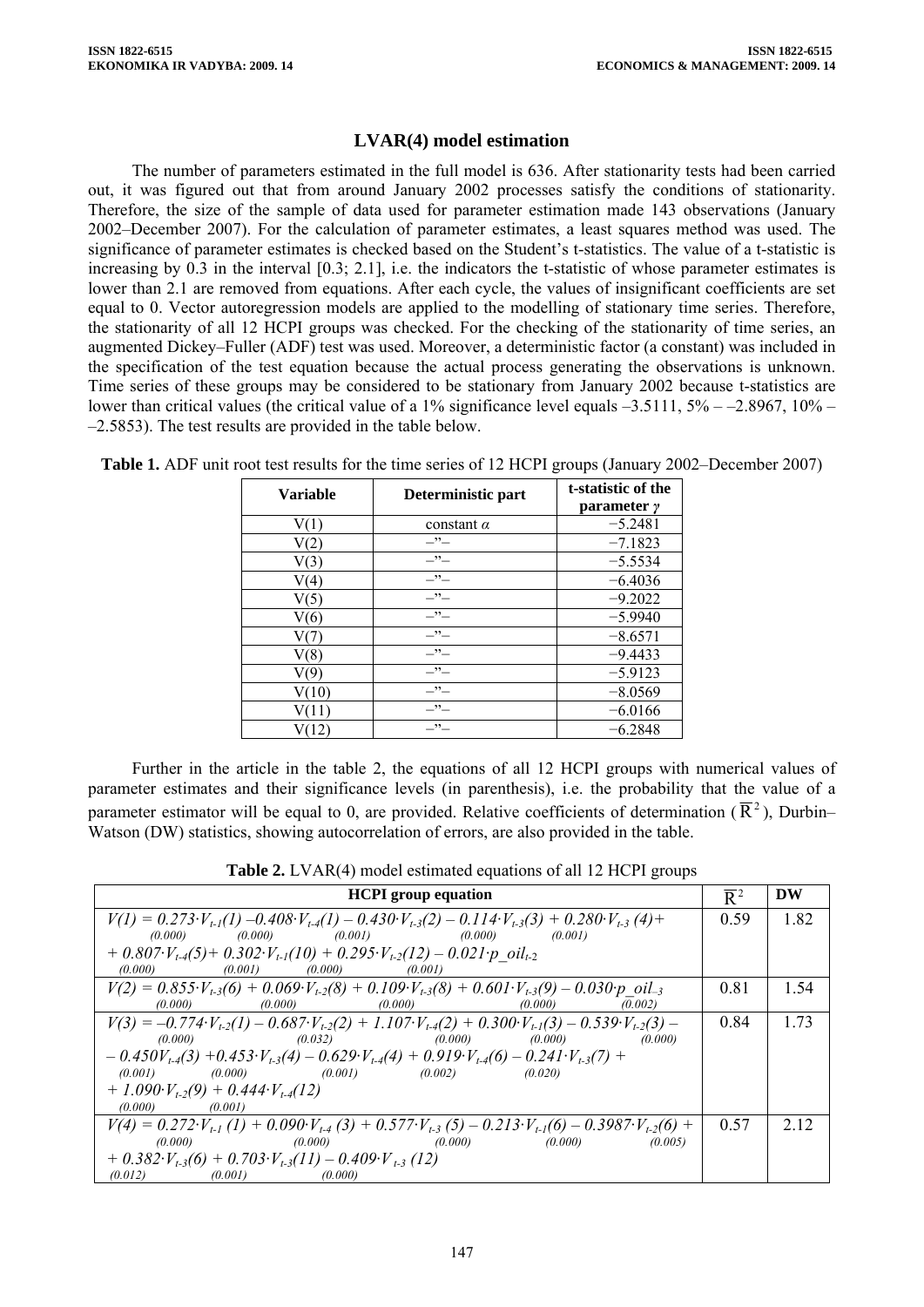| $V5 = -0.048 \cdot V_{t-3}(3) + 0.022 \cdot V_{t-4}(3) + 0.251 \cdot V_{t-3}(5) + 0.661 \cdot V_{t-4}(5) - 0.054 \cdot V_{t-1}(7) +$   | 0.65 | 2.23 |
|----------------------------------------------------------------------------------------------------------------------------------------|------|------|
|                                                                                                                                        |      |      |
| $(0.029)$ $(0.000)$ $(0.000)$ $(0.000)$ $(0.000)$ $(0.000)$                                                                            |      |      |
| $+$ 0.157 $\cdot V_{t-l}(11)$ + 0.010 $\cdot p$ oil <sub>-1</sub>                                                                      |      |      |
| $(0.026)$ $(0.029)$                                                                                                                    |      |      |
| $V(6) = 0.153 \cdot V_{t-2}(1) + 0.575 \cdot V_{t-1}(5) + 0.507 \cdot V_{t-2}(5) - 0.503 \cdot V_{t-3}(5) + 0.293 \cdot V_{t-2}(6) -$  | 0.49 | 1.62 |
| $(0.001)$ $(0.000)$ $(0.000)$ $(0.007)$ $(0.002)$                                                                                      |      |      |
| $-0.076 \cdot V_{t-3}(10) + 0.185 \cdot V_{t-1}(11) - 0.133 \cdot V_{t-3}(12) + 1.005$                                                 |      |      |
|                                                                                                                                        |      |      |
| $(0.017)$ $(0.009)$ $(0.008)$ $(0.000)$                                                                                                |      |      |
| $V(7) = 0.440 \cdot V_{t-1}(1) + 0.866 \cdot V_{t-2}(9) - 0.371 \cdot V_{t-1}(10) + 0.068 \cdot p$ oil_                                | 0.38 | 2.09 |
| $(0.001)$ $(0.000)$ $(0.000)$ $(0.001)$                                                                                                |      |      |
| $V(8) = 0.370 \cdot V_{t-2}$ (4) + 0.326 $V_{t-7}$ (3) + 0.300 $V_{t-2}$ (8)                                                           | 0.43 | 1.98 |
| $(0.001)$ $(0.000)$ $(0.000)$                                                                                                          |      |      |
|                                                                                                                                        |      |      |
| $V(9) = -0.413 \cdot V_{t-2}(2) - 0.290 \cdot V_{t-3}(2) + 0.043 \cdot V_{t-4}(3) - 0.272 \cdot V_{t-2}(9) - 0.28 \cdot V_{t-3}(10) +$ | 0.45 | 1.94 |
| $(0.001)$ $(0.000)$ $(0.000)$ $(0.007)$                                                                                                |      |      |
| $+$ 0.524 $V_{t-1}(11) - 0.141 \cdot V_{-4}(12) + 1.187$                                                                               |      |      |
| $(0.036)$ $(0.000)$<br>(0.017)                                                                                                         |      |      |
| $V(10) = 0.350 \cdot V_{-3}(4) - 0.267 \cdot V_{-2}(8) + 0.917 \cdot V_{-2}(9)$                                                        | 0.36 | 2.02 |
| $(0.001)$ $(0.001)$<br>(0.000)                                                                                                         |      |      |
| $V(11) = 0.186 \cdot V_{t-2}(1) + 0.212 \cdot V_{t-2}(2) + 0.130 \cdot V_{t-4}(4) + 0.362 \cdot V_{t-1}(5) + 0.237 \cdot V_{t-3}(11)$  | 0.59 | 2.29 |
| $(0.001)$ $(0.001)$ $(0.000)$ $(0.004)$                                                                                                |      |      |
|                                                                                                                                        |      |      |
| $-0.127\cdot V_{t-4}(12)$                                                                                                              |      |      |
| (0.000)                                                                                                                                |      |      |
|                                                                                                                                        |      |      |
| $V(12) = 0.265 \cdot V_{t-1}(1) + 0.736 \cdot V_{t-2}(2) - 0.454 \cdot V_{t-3}(2) + 0.691 \cdot V_{t-3}(5) - 0.237 \cdot V_{t-1}(10)$  | 0.33 | 1.87 |
| $(0.001)$ $(0.015)$ $(0.000)$<br>(0.001)<br>(0.000)                                                                                    |      |      |

In Figure 1 below, actual and model-based (baseline) curves of each monthly HCPI group are pictured (the y – axis presents the *HCPI change,* and the x – axis is a *Year*).



**Figure 1.** Actual and LVAR(4)model-based curves of 12 HCPI groups

As it is seen from the charts, the above-applied model quite accurately describes the development of all 12 groups of the HCPI. In all cases the accuracy does not exceed 10 per cent, while for some groups does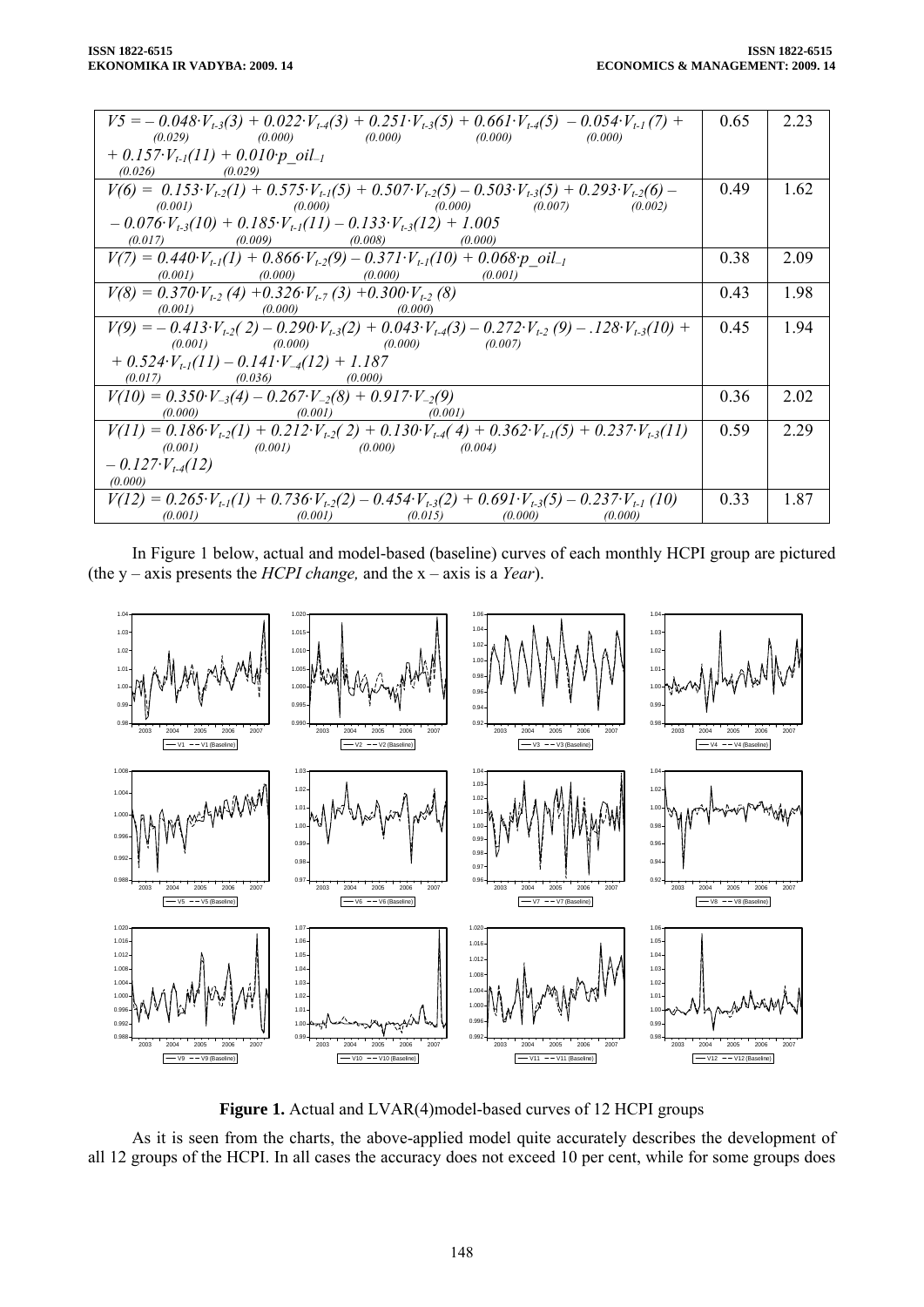not exceed 1 per cent. Hence, LVAR(4) model can be used to forecast the short-term development of Lithuania's inflation.

#### **LVAR(4) model-based HCPI forecasts**

By applying the estimated LVAR(4) model comprising 12 equations, inflation forecasts up to the end of the year 2008 were calculated. When forecasts of an exogenous indicator included in the model were being prepared, a premise that for the forecast of world oil prices the oil process of futures contracts up to December 2008 had been used was followed. The forecasts calculated for each group were used for the calculation of the forecast of the overall HCPI.



**Figure 2.** LVAR(4) model-based forecasts for HCPI

In Figure 2 the forecast of the overall HCPI up to the curve of the end of 2008 (the coloured time interval) is pictured (the y – axis presents the *HCPI change,* and the x – axis is a *Year*). The model forecast is very accurate and according to real inflation changes in year 2008 LVAR(4) model estimated forecast does not exceed 1% percent estimation error. It means the LVAR(4) model is suitable to forecast inflationary process in Lithuania.

## **Conclusions**

The designed LVAR(4) model comprising 12 equations is not a perfect one, which is because of a high number of parameters estimated, while the definability of some equations is relatively low (a low relative coefficient of determination). However, they may be applied to the forecasting of inflation because the mean square errors of the forecast conform to the selected minimum criteria (1 or 5% should be mentioned). When inflation forecasts were being prepared, only the forecasts of endogenous indicators and the exogenous indicator (world oil price) included in the model were taken into account; however, the impact of the national fiscal policy and state administered price trends should also be taken cognisance of. One of the main drawbacks of the LVAR(4) model, where the VAR methodology is used, is the fact that each time additional observations appear and the model is estimated anew the equation of each HCPI group may be complemented (or reduced) by different variables. However, given stable parameters, the accuracy of results is not damaged. Nevertheless, the designing of a structural VAR or multi-equation econometric model for the forecasting of the HCPI should probably be considered in future.

According to the accuracy of the forecast calculated by the LVAR(4) model, this model could be suggested as a tool applied by the economists-analysts in the decision making procedure.